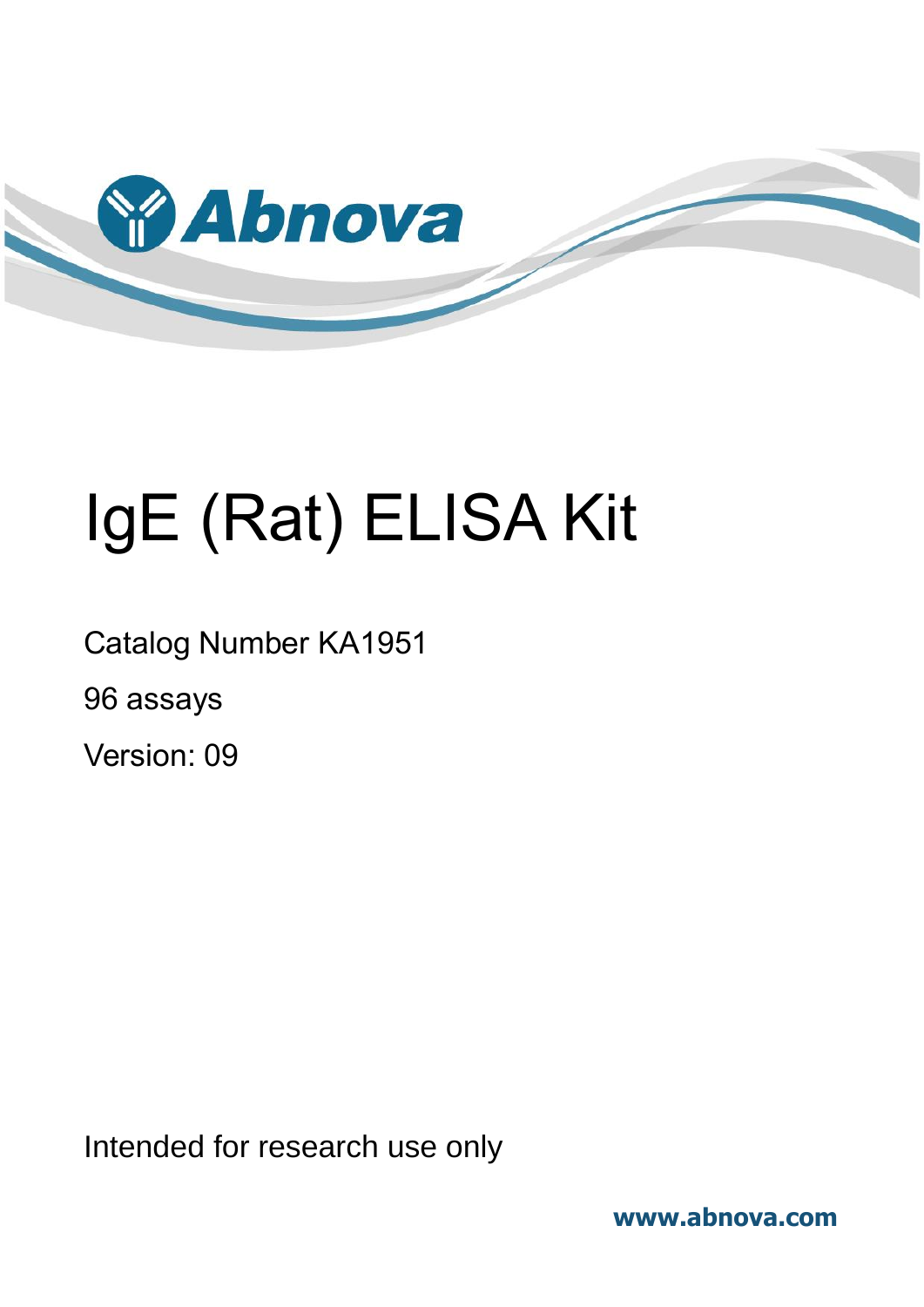

# **Table of Contents**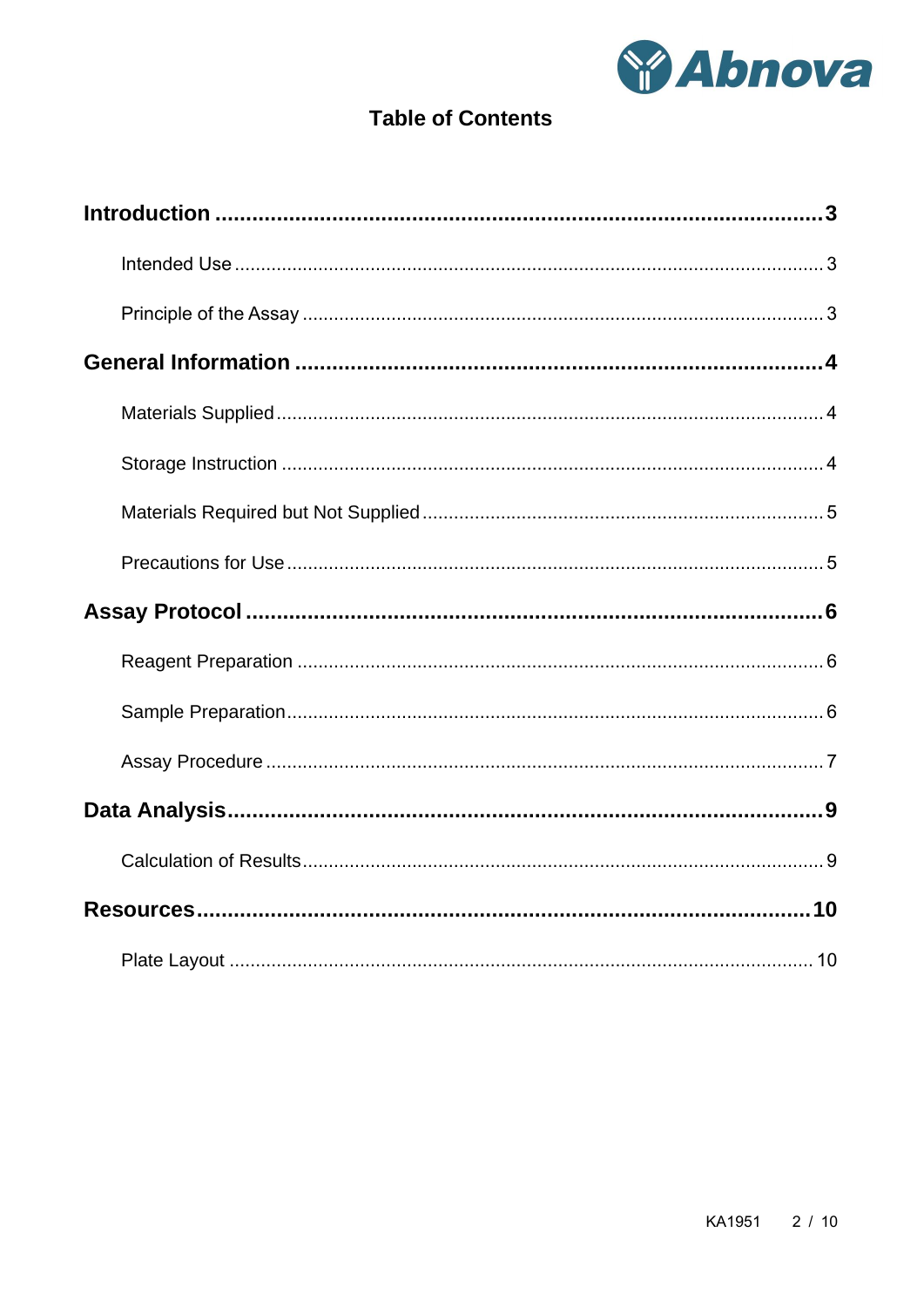

## <span id="page-2-1"></span><span id="page-2-0"></span>**Introduction**

#### **Intended Use**

The IgE (Rat) ELISA Kit is a highly sensitive two-site enzyme-linked immunoassay (ELISA) for measuring IgE in rat biological samples. If the ELISA is to be used outside the intended use, the user may need to optimize for said use.

#### <span id="page-2-2"></span>**Principle of the Assay**

The principle of the double antibody sandwich ELISA is represented in Figure 1. In this assay the IgE present in the sample reacts with the anti-IgE antibodies which have been adsorbed to the surface of polystyrene microtiter wells. After the removal of unbound proteins by washing, anti-IgE antibodies conjugated with horseradish peroxidase (HRP) are added. These enzyme-labeled antibodies form complexes with the previously bound IgE. Following another washing step, the enzyme bound to the immunosorbent is assayed by the addition of a chromogenic substrate, 3,3',5,5'-tetramethylbenzidine (TMB). The quantity of bound enzyme varies directly with the concentration of IgE in the sample tested; thus, the absorbance, at 450 nm, is a measure of the concentration of IgE in the test sample. The quantity of IgE in the test sample can be interpolated from the standard curve constructed from the standards, and corrected for sample dilution.

Figure 1.

Anti-IgE Antibodies Bound To Solid Phase  $\downarrow$ Standards and Samples Added ↓ IgE \* Anti-IgE Complexes Formed  $\overline{\mathbf{I}}$ Unbound Sample Proteins Removed ↓ Anti-IgE-HRP Conjugate Added **↓** Anti-IgE-HRP \* IgE \* Anti-IgE Complexes Formed  $\overline{1}$ Unbound Anti-IgE-HRP Removed ↓ Chromogenic Substrate Added ↓ Determine Bound Enzyme Activity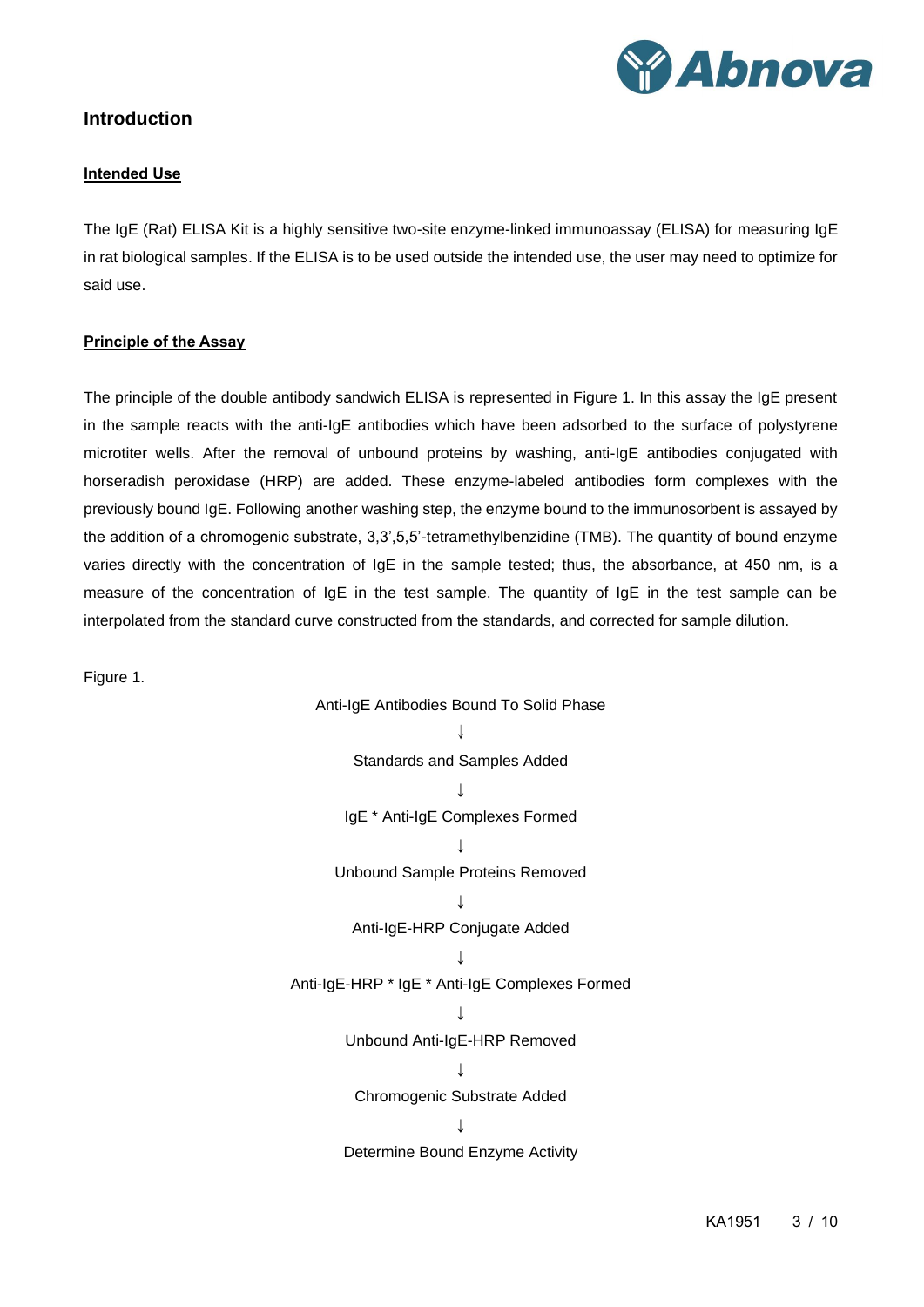

# <span id="page-3-1"></span><span id="page-3-0"></span>**General Information**

#### **Materials Supplied**

#### List of component

| Component                  | Description                                                         | Amount          |  |
|----------------------------|---------------------------------------------------------------------|-----------------|--|
| ELISA Micro Plate,         | One plate of 12 removable 8 well strips, antibody coated. Ready to  |                 |  |
| antibody coated            | use as supplied.                                                    | 96 (8x12) wells |  |
| Enzyme Conjugated          | One vial of 100X Horseradish Peroxidase Conjugated antibody in a    | 150 µL          |  |
| <b>Detection Antibody</b>  | stabilizing buffer. Dilute 1/100 immediately prior to use.          |                 |  |
| Calibrator                 | One vial of calibrator. Refer to Certificate of Analysis (CoA).     | 1 vial          |  |
| <b>Diluent Concentrate</b> | One bottle of 5X diluent buffer. Dilute 1/5 to make 1X working      | 50 mL           |  |
|                            | solution.                                                           |                 |  |
| <b>Wash Solution</b>       | One bottle of 20X wash solution. Dilute 1/20 to make 1X working     | 50 mL           |  |
| Concentrate                | solution.                                                           |                 |  |
| Chromogen Substrate        | One bottle of 3,3',5,5'- tetramethylbenzidine (TMB) and hydrogen    | $12 \text{ mL}$ |  |
| Solution                   | peroxide in citric acid buffer at pH 3.3. Ready to use as supplied. |                 |  |
|                            | One bottle of 0.3 M sulfuric acid. WARNING: Avoid Contact with      | $12 \text{ mL}$ |  |
| <b>STOP Solution</b>       | Skin. Ready to use as supplied.                                     |                 |  |

#### <span id="page-3-2"></span>**Storage Instruction**

The expiration date for the package and its components is stated on the box label. All components should be stable up to the expiration date if stored and used per this kit protocol insert.

| Component                  | Storage                                                                                                         | Stability                                                                      |  |  |
|----------------------------|-----------------------------------------------------------------------------------------------------------------|--------------------------------------------------------------------------------|--|--|
| ELISA Micro Plate,         | 4°C, in sealed foil bag with desiccant.                                                                         | With proper storage the plate strips are                                       |  |  |
| antibody coated            |                                                                                                                 | stable until the expiration date.                                              |  |  |
|                            | $4^{\circ}$ C in the dark.                                                                                      | The working conjugate solution should                                          |  |  |
| Enzyme Conjugated          |                                                                                                                 | be diluted immediately prior to use. The                                       |  |  |
| <b>Detection Antibody</b>  |                                                                                                                 | 100X conjugate is stable until the                                             |  |  |
|                            |                                                                                                                 | expiration date.                                                               |  |  |
| Calibrator                 | 4°C for lyophilized calibrator. Aliquoted<br>and frozen if reconstituted. Avoid<br>multiple freeze-thaw cycles. | The working standard solutions should<br>be prepared immediately prior to use. |  |  |
|                            | 4°C for both 1X working solution and                                                                            | The 1X working solution is stable for at                                       |  |  |
| <b>Diluent Concentrate</b> | 5X concentrate.                                                                                                 | least one week from the date of                                                |  |  |
|                            |                                                                                                                 | preparation. The 5X concentrate is                                             |  |  |
|                            |                                                                                                                 | stable until the expiration date.                                              |  |  |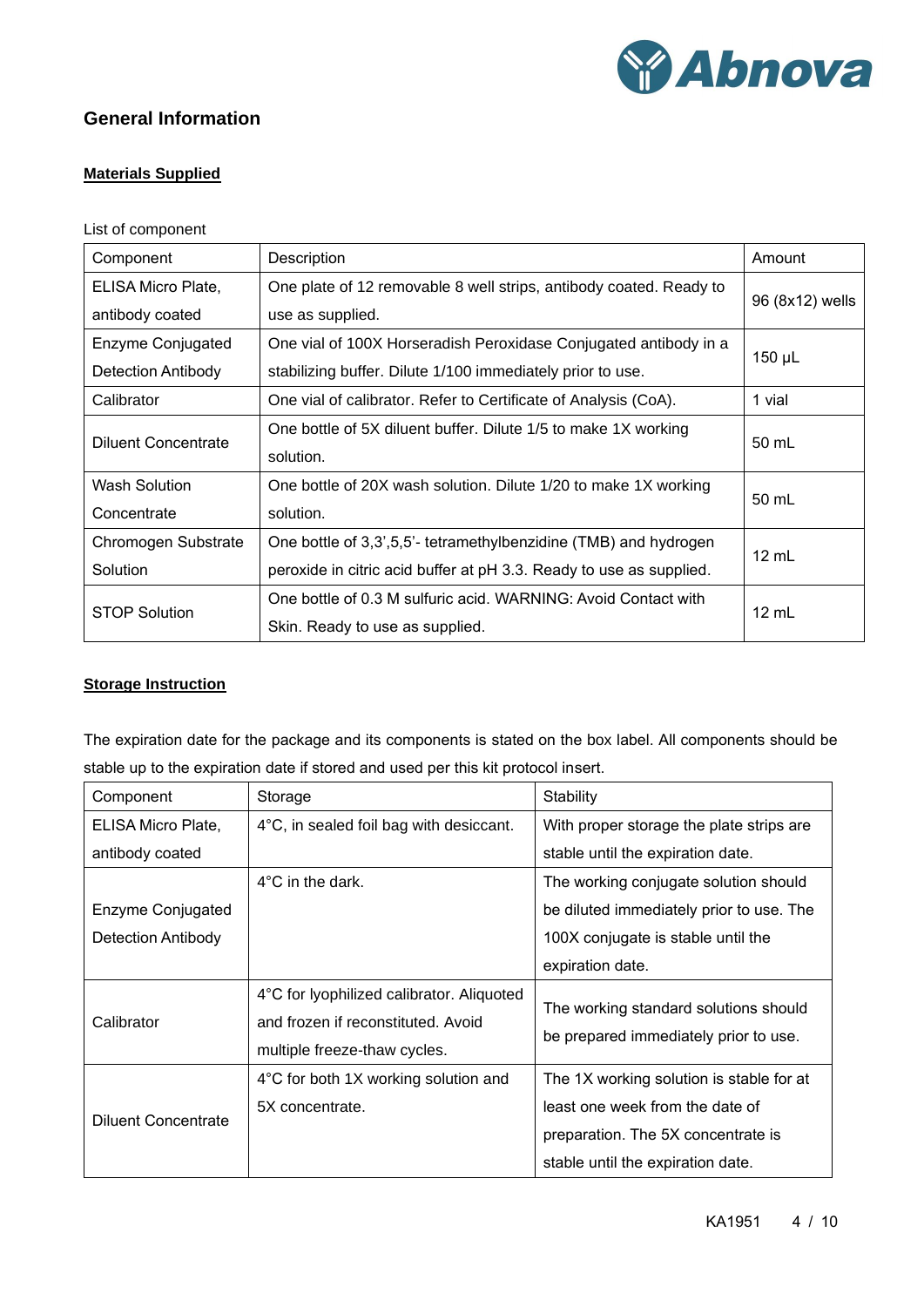

|                                 | 4°C for both 1X working solution and | The 1X working solution is stable for at |  |  |
|---------------------------------|--------------------------------------|------------------------------------------|--|--|
| Wash Solution                   | 20X wash concentrate.                | least one week from the date of          |  |  |
| Concentrate                     |                                      | preparation. The 20X concentrate is      |  |  |
|                                 |                                      | stable until the expiration date.        |  |  |
| Chromogen<br>Substrate Solution | $4^{\circ}$ C in the dark.           | Protect from light. The Substrate        |  |  |
|                                 |                                      | Solution is stable until the expiration  |  |  |
|                                 |                                      | date.                                    |  |  |
| <b>STOP Solution</b>            | $4^{\circ}$ C.                       | The Stop Solution is stable until the    |  |  |
|                                 |                                      | expiration date.                         |  |  |

#### <span id="page-4-0"></span>**Materials Required but Not Supplied**

- $\checkmark$  Precision pipettes (2 µL to 100 µL) for making and dispensing dilutions
- ✓ Test tubes
- ✓ Squirt bottler or Microtitre washer/aspirator
- ✓ Distilled or Deionized H2O
- ✓ Microtitre Plate reader
- $\checkmark$  Assorted glassware for the preparation of reagents and buffer solutions
- $\checkmark$  Centrifuge for sample collection
- $\checkmark$  Anticoagulant for plasma collection
- <span id="page-4-1"></span>✓ Timer

#### **Precautions for Use**

Please read this protocol completely before using this product.

For Research Use Only, Not for Diagnostic Purposes. Not for Human and Animal Consumption. For In Vitro Laboratory Use Only.

 $\checkmark$  Limitation of the procedure

Reliable and reproducible results will be obtained when the assay procedure is carried out with a complete understanding of the information contained in the package insert instructions and with adherence to good laboratory practice. Factors that might affect the performance of the assay include instrument function, cleanliness of glassware, quality of distilled or deionized water, and accuracy of reagent and sample pipetting, washing technique, incubation time or temperature. Do not mix or substitute reagents with those from other lots or sources.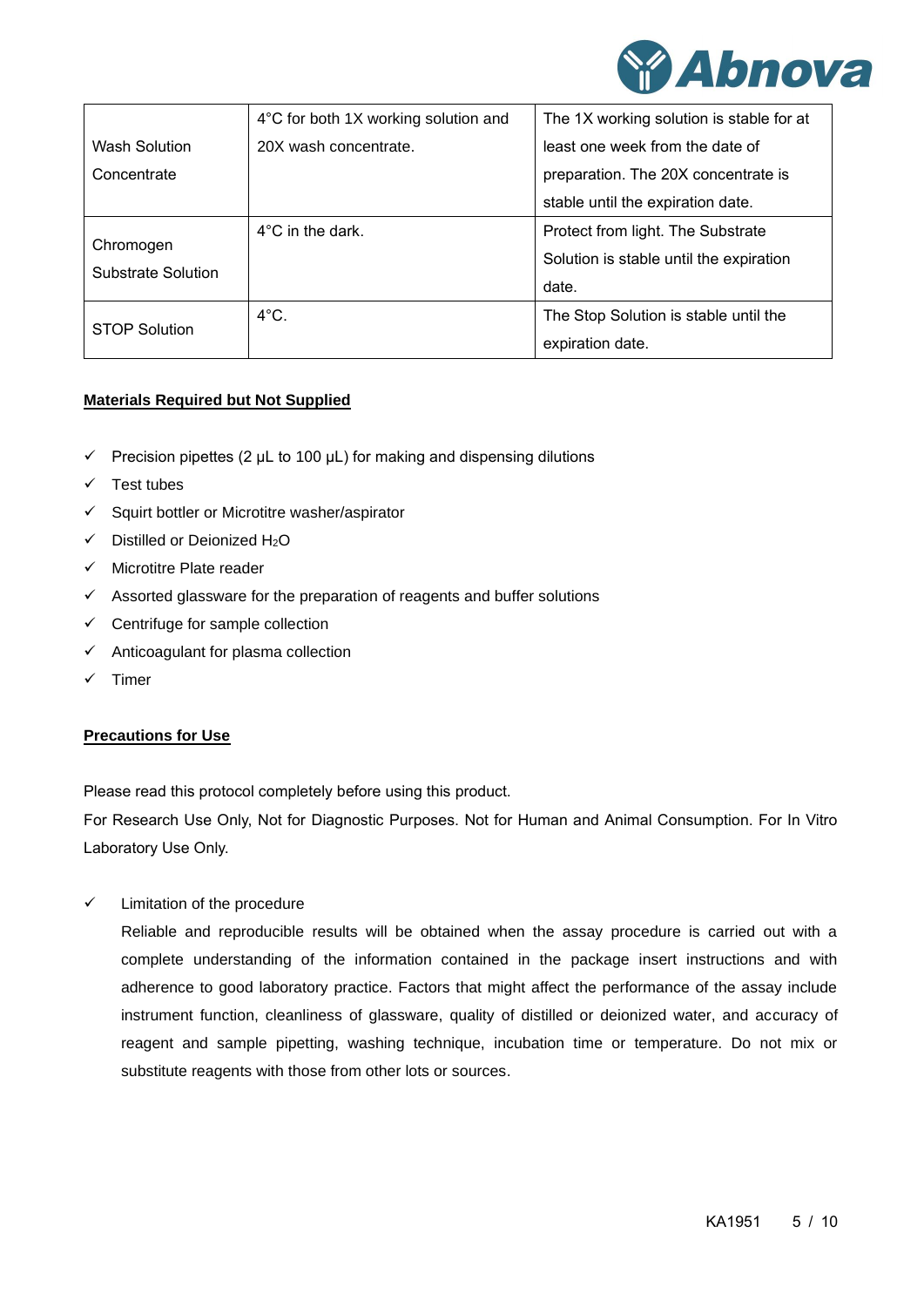

# <span id="page-5-1"></span><span id="page-5-0"></span>**Assay Protocol**

#### **Reagent Preparation**

Bring all reagents to room temperature (16°C to 25°C) before use.

• Diluent Concentrate

The Diluent Solution supplied is a 5X Concentrate and must be diluted 1/5 with distilled or deionized water (1 part buffer concentration, 4 parts  $dH_2O$ ).

• Wash Solution Concentrate

The Wash Solution supplied is a 20X Concentrate and must be diluted 1/20 with distilled or deionized water (1 part buffer concentration, 19 parts dH<sub>2</sub>O). Crystal formation in the concentrate may occur when storage temperatures are low. Warming of the concentrate to 30-35°C before dilution can dissolve crystals.

• Enzyme-Antibody Conjugate

Calculate the required amount of working conjugate solution for each microtiter plate test strip by adding 10 μL Enzyme-Antibody Conjugate to 990 μL of 1X Diluent for each test strip to be used for testing. Dilute immediately before use and protect from light. Mix uniformly, but gently. Avoid foaming.

- Pre-coated ELISA Micro Plate Ready to use as supplied. Unseal foil pouch and remove plate from pouch. Remove all strips and wells that will not be used in the assay and place back in pouch and re-seal along with desiccant.
- Rat IgE Calibrator

Prepare according to the lot specific Certificate of Analysis.

#### <span id="page-5-2"></span>**Sample Preparation**

 $\checkmark$  Specimen Collection and Handling

All blood components and biological materials should be handled as potentially hazardous. Follow universal precautions when handling and disposing.

If blood samples are clotted, grossly hemolyzed, lipemic, or the integrity of the sample is of concern, make a note and interpret results with caution.

The sample collection and storage conditions listed below are intended as general guidelines. Sample stability has not been evaluated.

Serum samples

Blood should be collected by venipuncture. The serum should be separated from the cells after clot formation by centrifugation. Remove serum and assay immediately or aliquot and store samples at -80°C (preferably) or -20°C. Avoid repeated freeze-thaw cycles.

Plasma samples

Blood should be collected into a container with an anticoagulant and then centrifuged. Assay immediately or aliquot and store samples at -80°C (preferably) or -20°C. Avoid repeated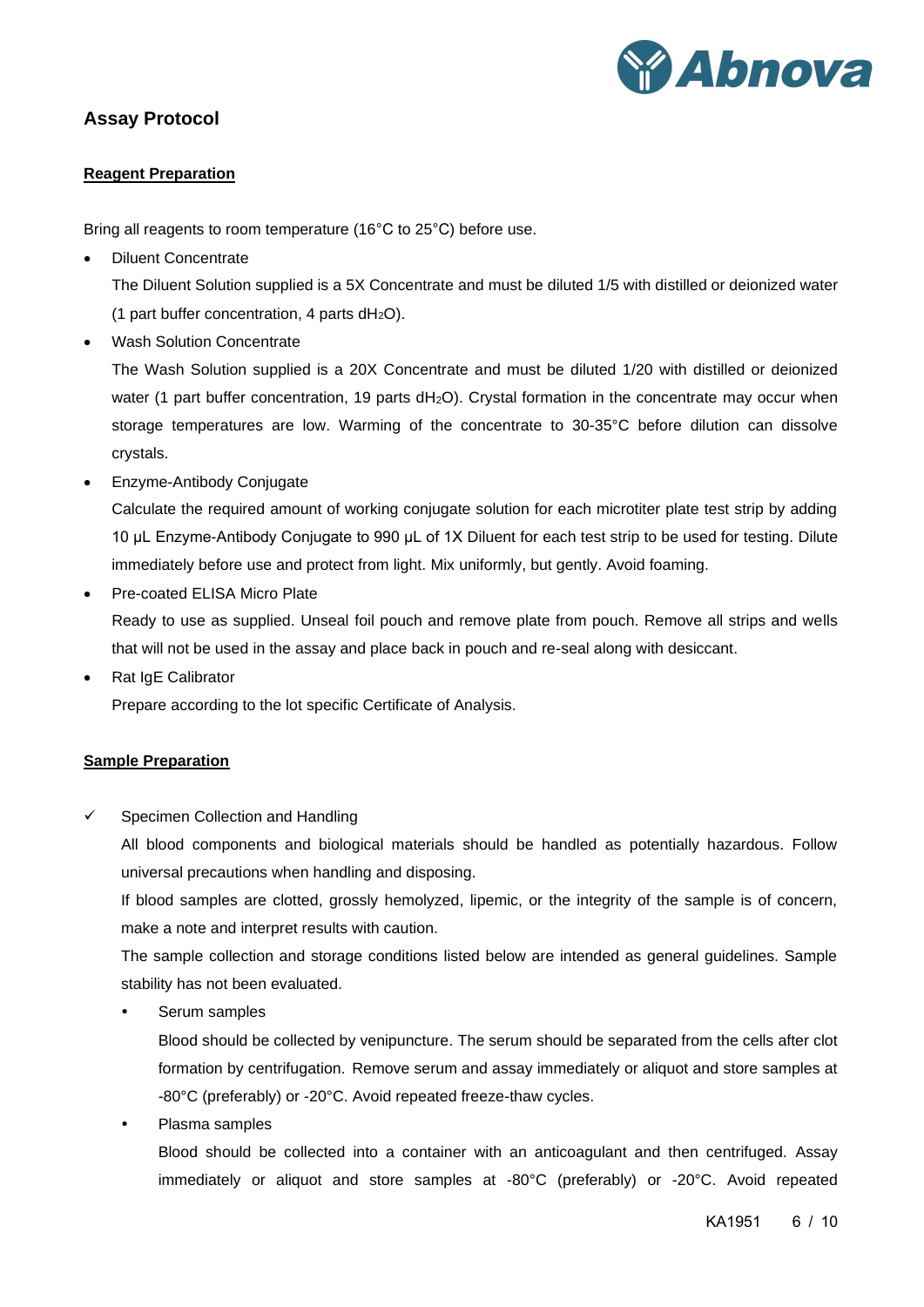

freeze-thaw cycles.

Urine samples

Collect mid-stream using sterile or clean urine collector. Centrifuge to remove cell debris. Assay immediately or aliquot and store samples at -80°C (preferably) or -20°C. Avoid repeated freeze-thaw cycles.

- Known interfering substances Azide and thimerosal at concentrations higher than 0.1% inhibits the enzyme reaction.
- ✓ Dilution of Samples

The assay requires that each test sample be diluted before use. All samples should be assayed in duplicate each time the assay is performed. The recommended dilutions are only suggestions. Dilutions should be based on the expected concentration of the unknown sample such that the diluted sample falls within the dynamic range of the standard curve. If unsure of sample level, a serial dilution with one or two representative samples before running the entire plate is highly recommended.

Serum samples

Recommended starting dilution is 1/10. To prepare a 1/10 dilution of a sample, transfer 30 µL of sample to 270 µL of 1X diluent. This gives you a 1/10 dilution. Mix thoroughly.

Plasma samples

Recommended starting dilution is 1/10. To prepare a 1/10 dilution of a sample, transfer 30 µL of sample to 270  $\mu$ L of 1X diluent. This gives you a 1/10 dilution. Mix thoroughly.

#### <span id="page-6-0"></span>**Assay Procedure**

- 1. All samples and standards should be assayed in duplicates.
- 2. The Standards and the test sample(s) should be loaded into the ELISA wells as quickly as possible to avoid a shift in OD readings. Using a multichannel pipette would reduce this occurrence.

Pipette 100 μL of

Standard 0 (0.0 ng/mL) in duplicate

Standard 1 (1 ng/mL) in duplicate

Standard 2 (2 ng/mL) in duplicate

Standard 3 (4 ng/mL) in duplicate

Standard 4 (8 ng/mL) in duplicate

Standard 5 (16 ng/mL) in duplicate

- Standard 6 (32 ng/mL) in duplicate
- 3. Pipette 100 μL of sample (in duplicate) into pre designated wells.
- 4. Incubate the Micro titer Plate at room temperature for sixty (60  $\pm$  2) minutes. Keep plate covered and level during incubation.
- 5. Following incubation, aspirate the contents of the wells.
- 6. Completely fill each well with appropriately diluted Wash Solution and aspirate. Repeat three times, for a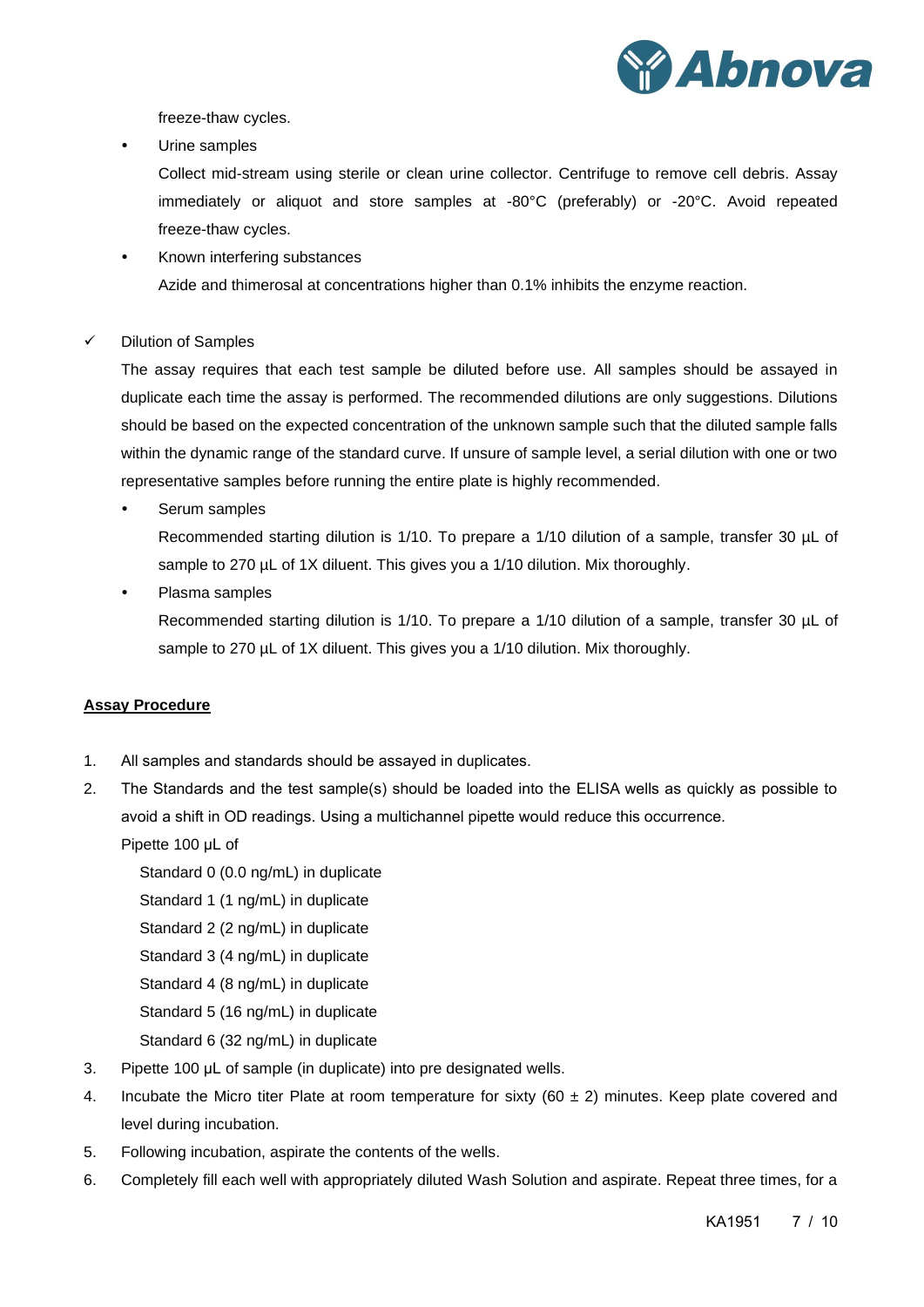

total of four washes. If washing manually: completely fill wells with wash buffer, invert the plate and pour/shake out the contents in a waste container. Follow this by sharply striking the wells on absorbent paper to remove residual buffer. Repeat 3 times for a total of four washes.

- 7. Pipette 100 μL of appropriately diluted Enzyme-Antibody Conjugate to each well. Incubate at room temperature for sixty (60  $\pm$  2) minutes. Keep plate covered in the dark and level during incubation.
- 8. Wash and blot the wells as described in Steps 5 and 6.
- 9. Pipette 100 μL of TMB Substrate Solution into each well.
- 10. Incubate in the dark at room temperature for precisely ten (10) minutes.
- 11. After ten minutes, add 100 μL of Stop Solution to each well.
- 12. Determine the absorbance (450 nm) of the contents of each well within 30 minutes. Calibrate the plate reader to manufacturer's specifications.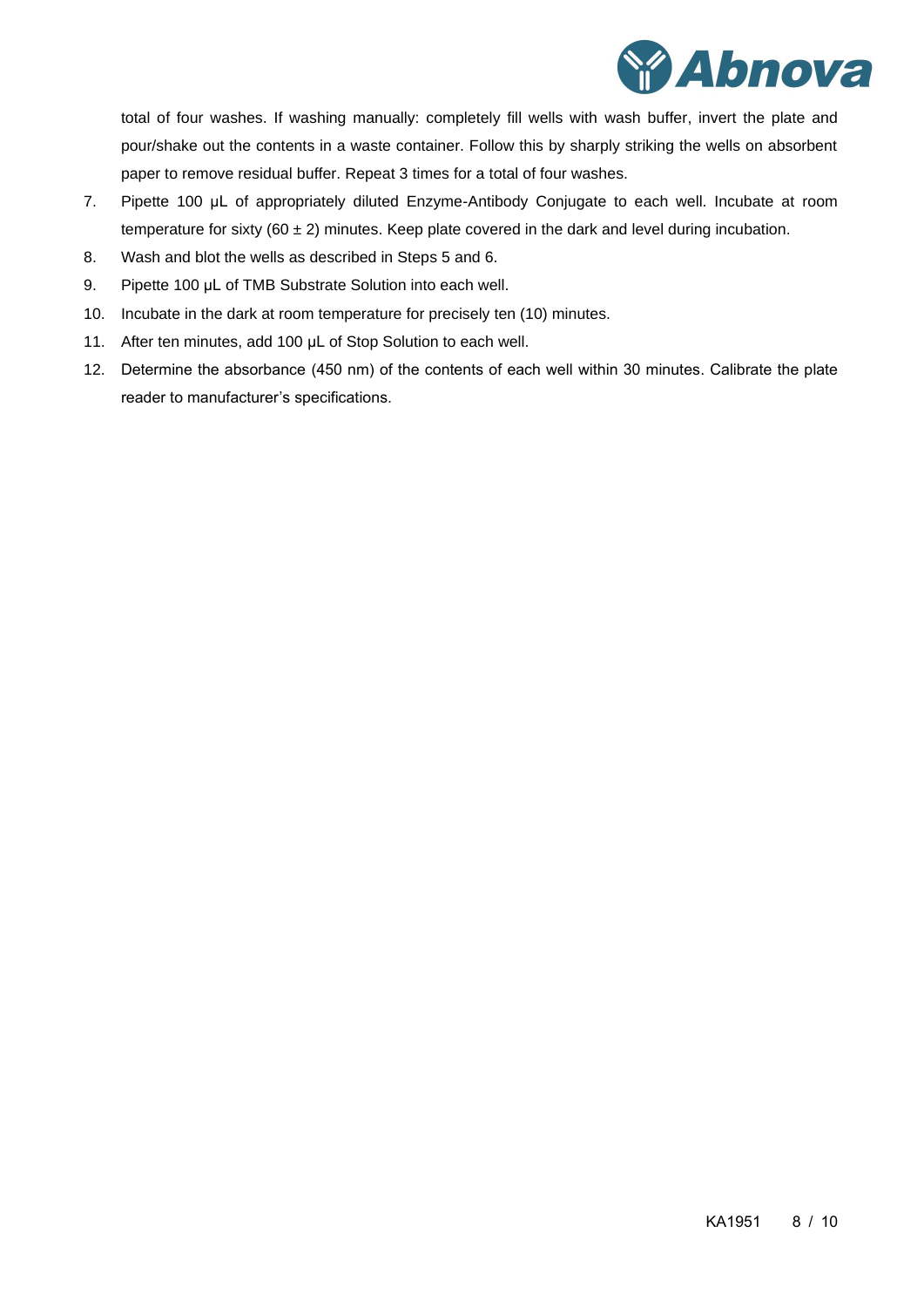

# <span id="page-8-1"></span><span id="page-8-0"></span>**Data Analysis**

#### **Calculation of Results**

- 1. Subtract the average background value (Average absorbance reading of Standard zero) from the test values for each sample.
- 2. Average the duplicate readings for each standard and use the results to construct a Standard Curve. Construct the standard curve by reducing the data using computer software capable of generating a four parameter logistic curve fit. A second order polynomial (quadratic) or other curve fits may also be used; however, they will be a less precise fit of the data.
- 3. Interpolate test sample values from standard curve. Correct for sera dilution factor to arrive at the IgE concentration in original samples.